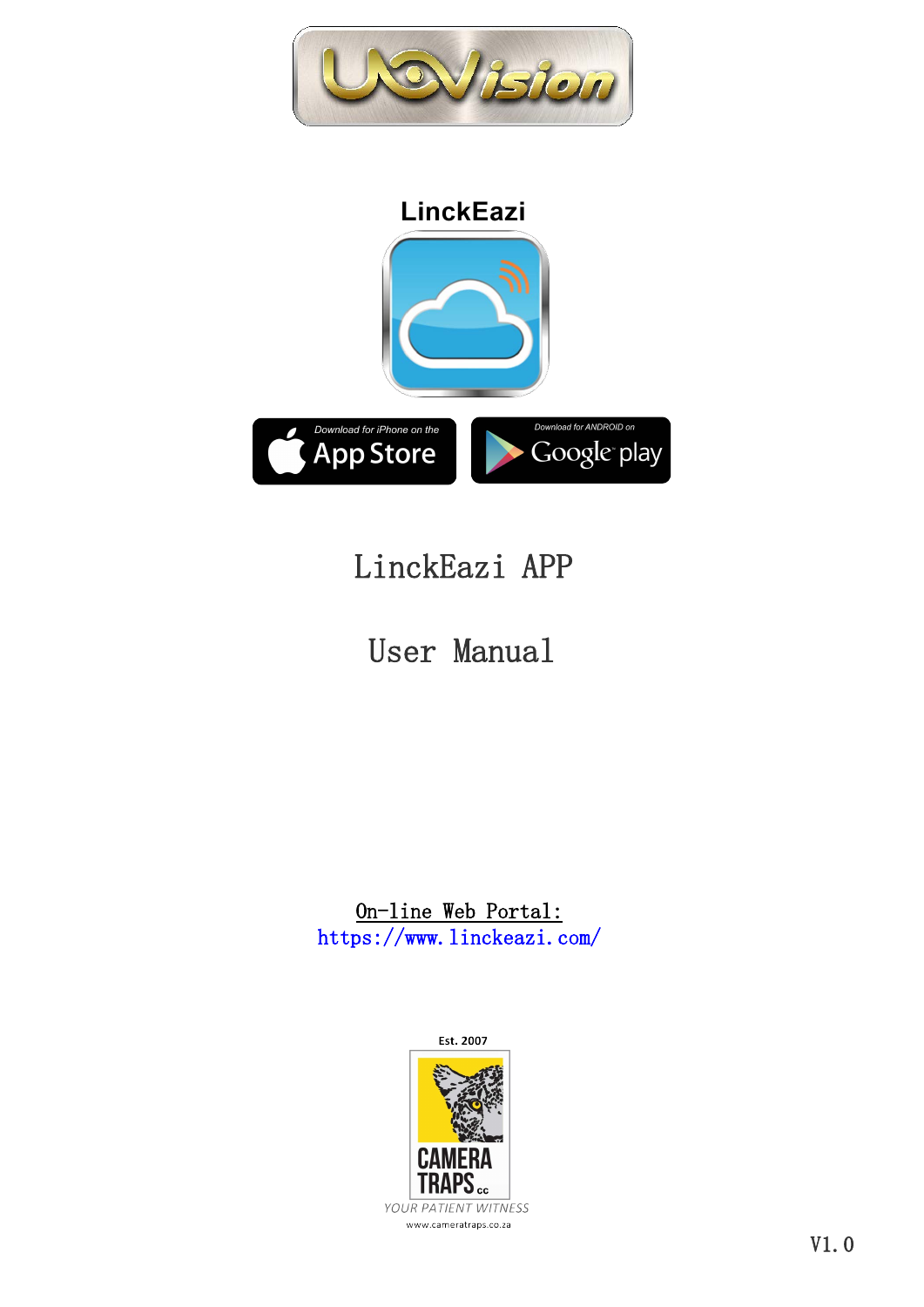### Table of Contents

 $\underbrace{\text{On} \text{-} \text{line Web Portal:}} \\ \text{https://www. linckeazi.com/}$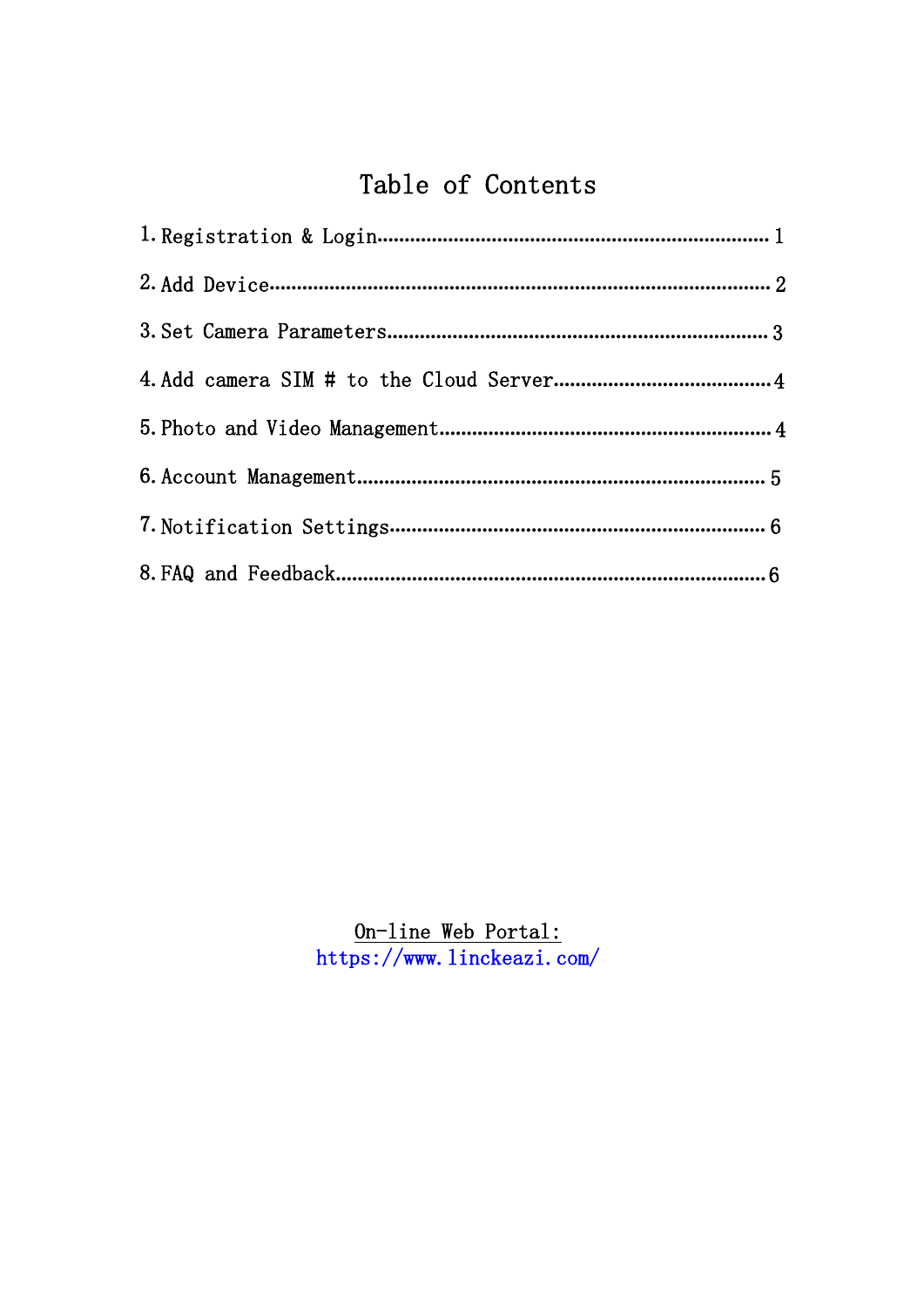# <span id="page-2-0"></span>1.Registration & Login

Depending on your smart device, download the LinckEazi App from either the Google Play store or the Apple iStore. Click the APP icon to create a user account. You will need to enter: Username, Email address, the account verification code (which will be emailed to the entered address) and an account password.



Your account and all the features can also be accesses via the on-line LinckEazi Web Portal at:

https://www.linckeazi.com/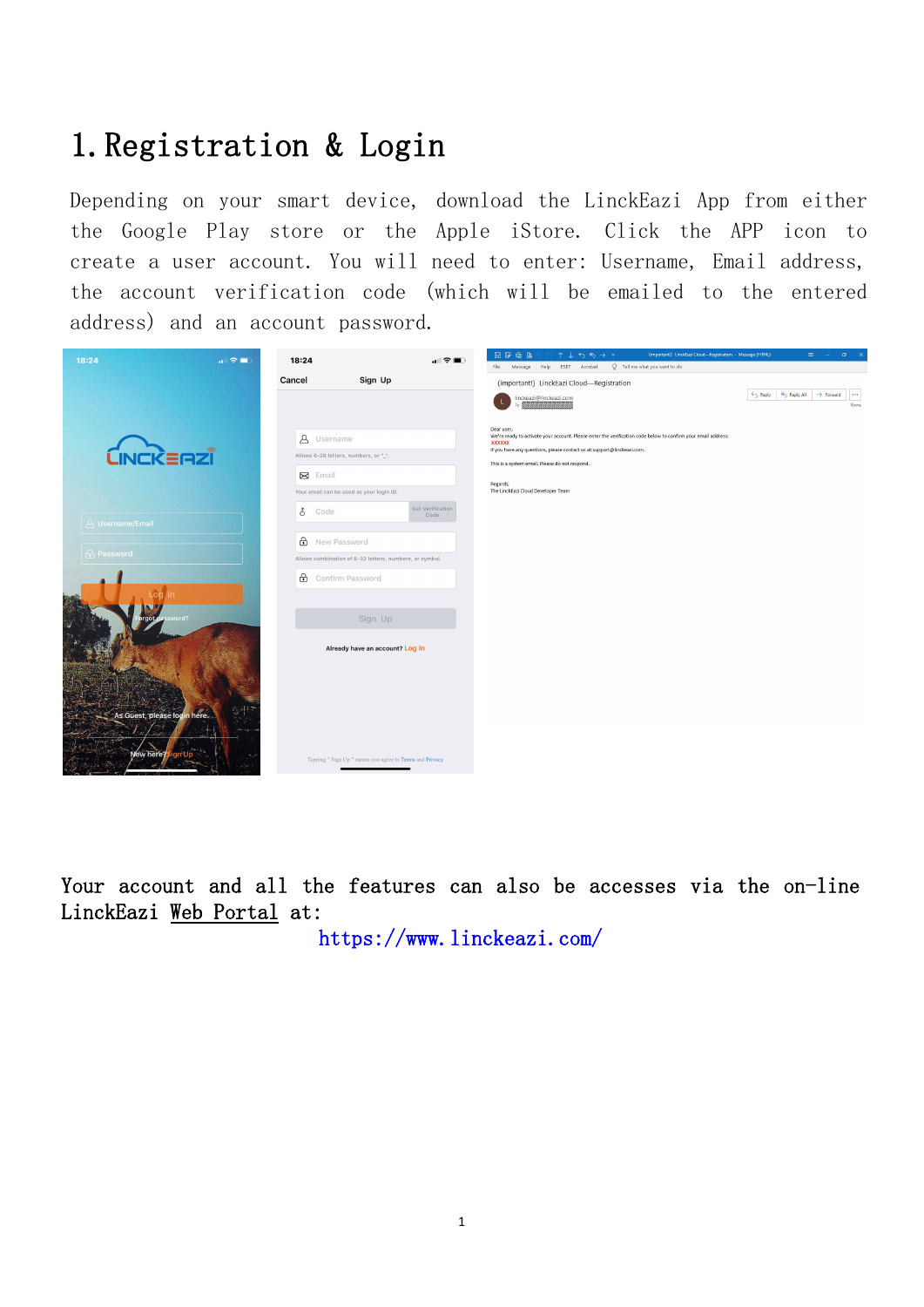After successful login, you can see the main interface as shown below



## 2.Add Device

Click the  $\equiv$  icon in the upper left corner to enter the comprehensive menu, click the <Add Device> button, and fill in a name for the camera, the applicable SN number and IMEI number (marked on the product packaging (you can also click the orange icon on the right to scan the SN and IMEI in the camera directly label), and fill in the description information of the camera's positioning if necessary.

<span id="page-3-0"></span>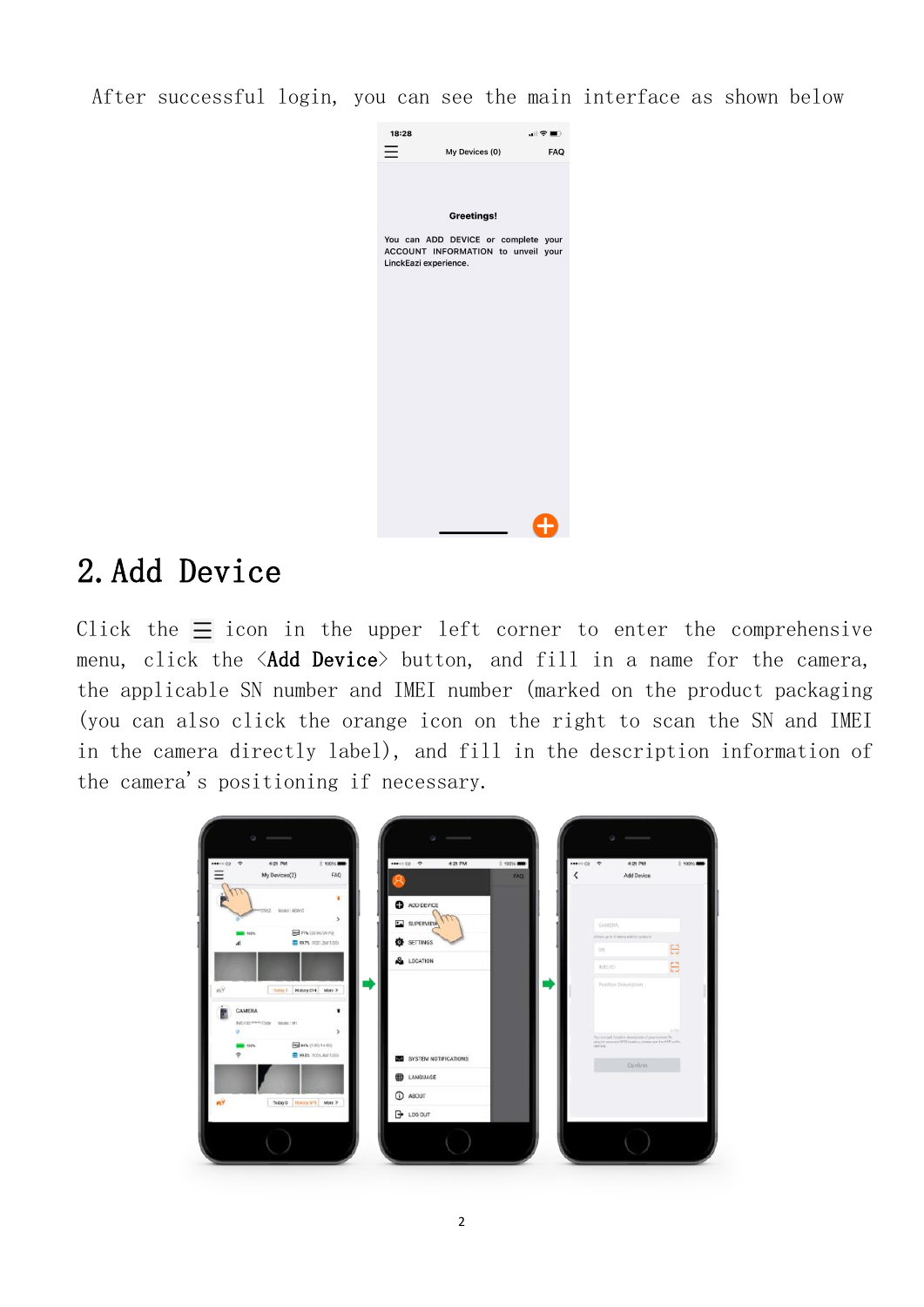## 3.Set Camera Parameters

Follow the steps in the figures below to find the setting interface. The LinkEazi APP has all the same setting options on the on-line cloud platform. After modifying the settings, you must click the <Apply to Device> button to take effect.

<span id="page-4-0"></span>

Your account and all the features can also be accesses via the on-line LinckEazi Web Portal at:

https://www.linckeazi.com/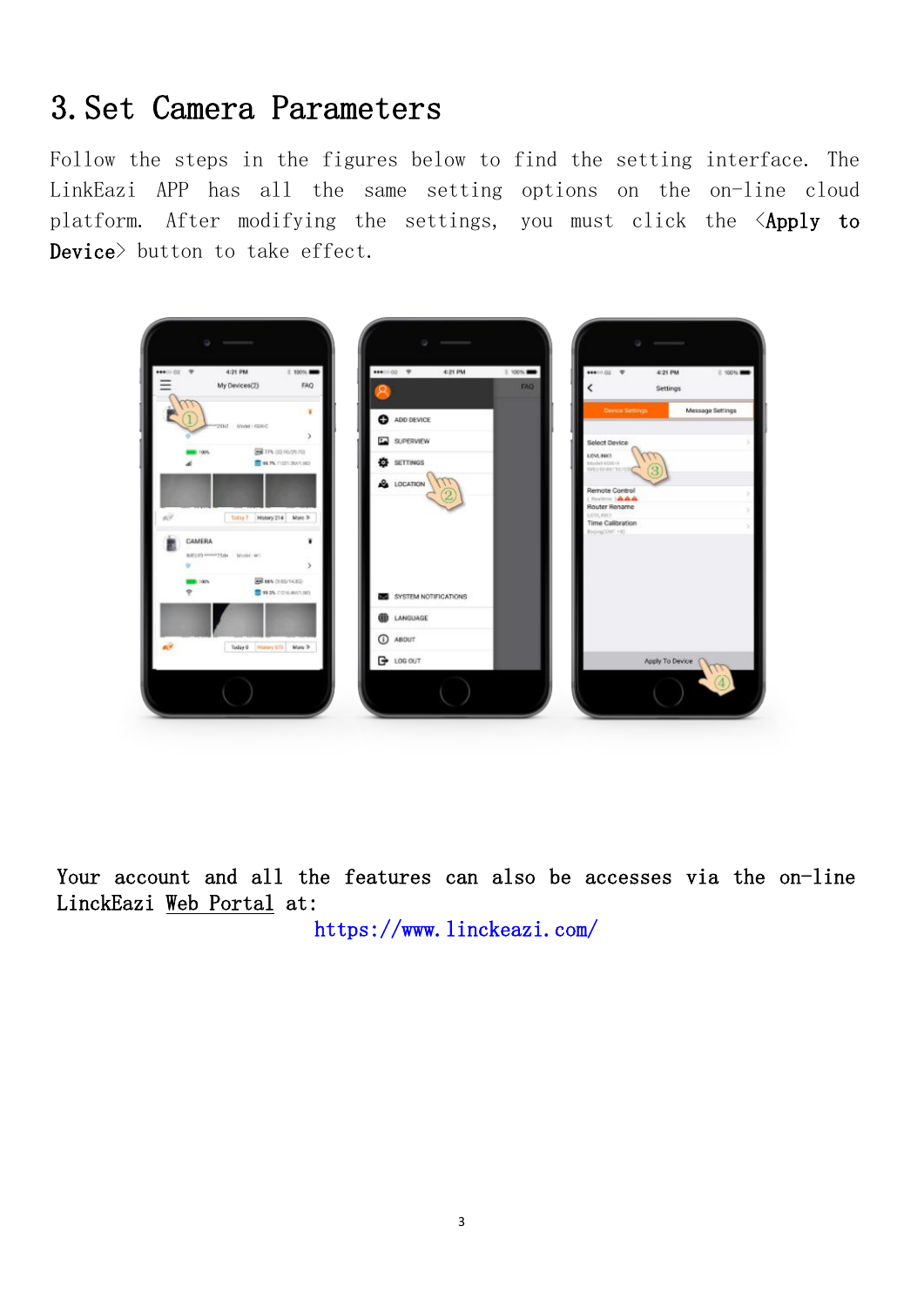# <span id="page-5-0"></span>4.Add camera SIM # to the Cloud Server

The on-line cloud server must have the cell phone number of the SIM card in the camera trap in order to send remote commands. Please follow the steps below. To add the number, click the  $\langle Apply\ to\ Device\rangle$  button.



<span id="page-5-1"></span>Your account and all the features can also be accesses via the on-line LinckEazi Web Portal at:

https://www.linckeazi.com/

### 5.Photo and Video Management

Click the  $\langle$ SUPERVIEW> button in the left column to browse and manage all captured photos and videos. There is a filter button in the upper right corner, and batch operations can also be performed at the bottom.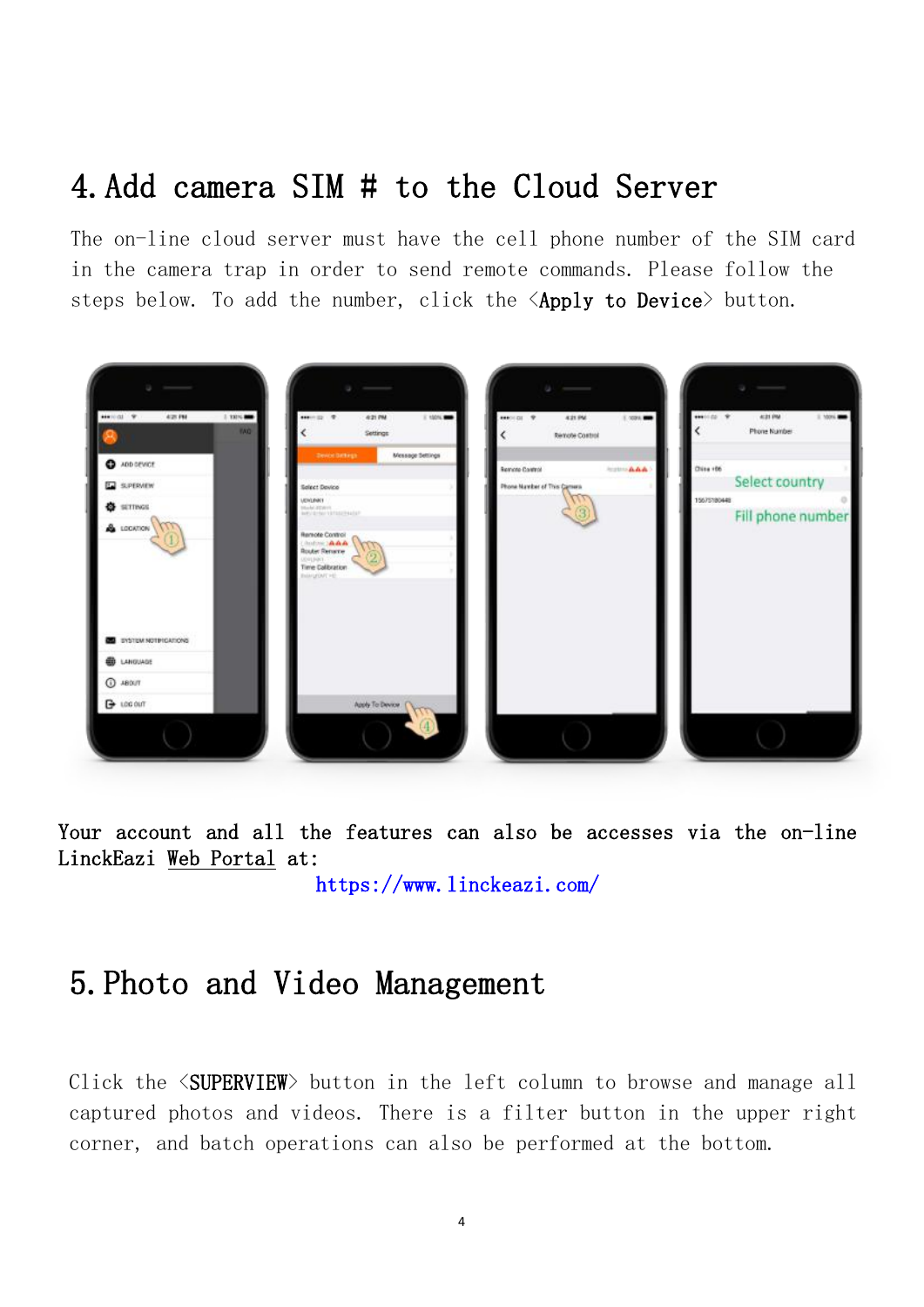

## <span id="page-6-0"></span>6.Account Management

Click the <ACCOUNT> icon in the left column to manage your account information settings, create a guest account for sharing, or to delete the device on this page.

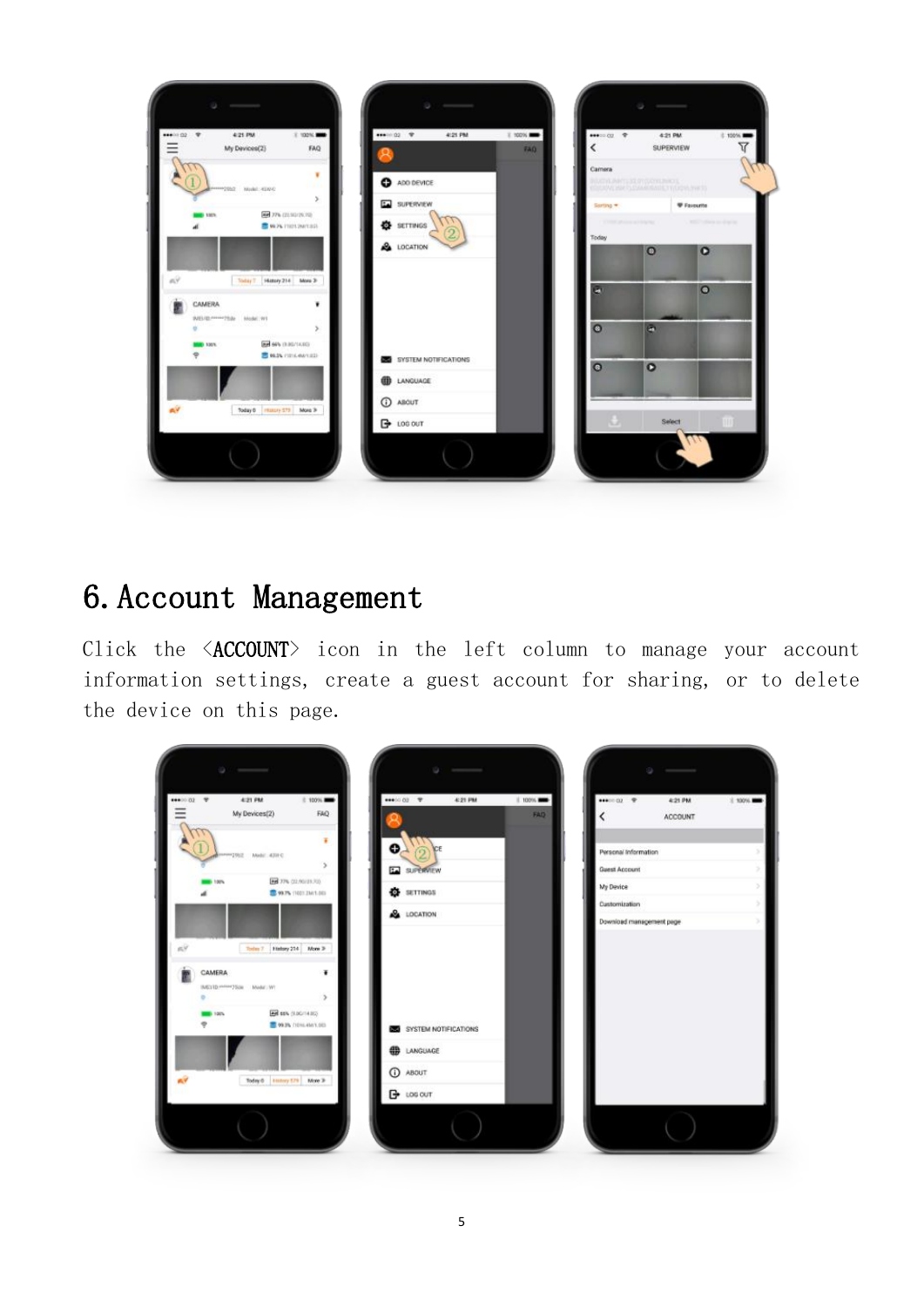# 7.Notification Settings

<span id="page-7-0"></span>Click <SYSTEM NOTIFICATIONS> in the left column, if there is a new notification, a red number will appear in the upper right corner of the icon, you can set it as your preference.



# <span id="page-7-1"></span>8.FAQ and Feedback

Click on the menu <FAQ>, to get answers and tips on "Common Problems". You can also browse historical feedback through "My Inquiry". Ask your questions and our technical service staff will respond to you quickly.